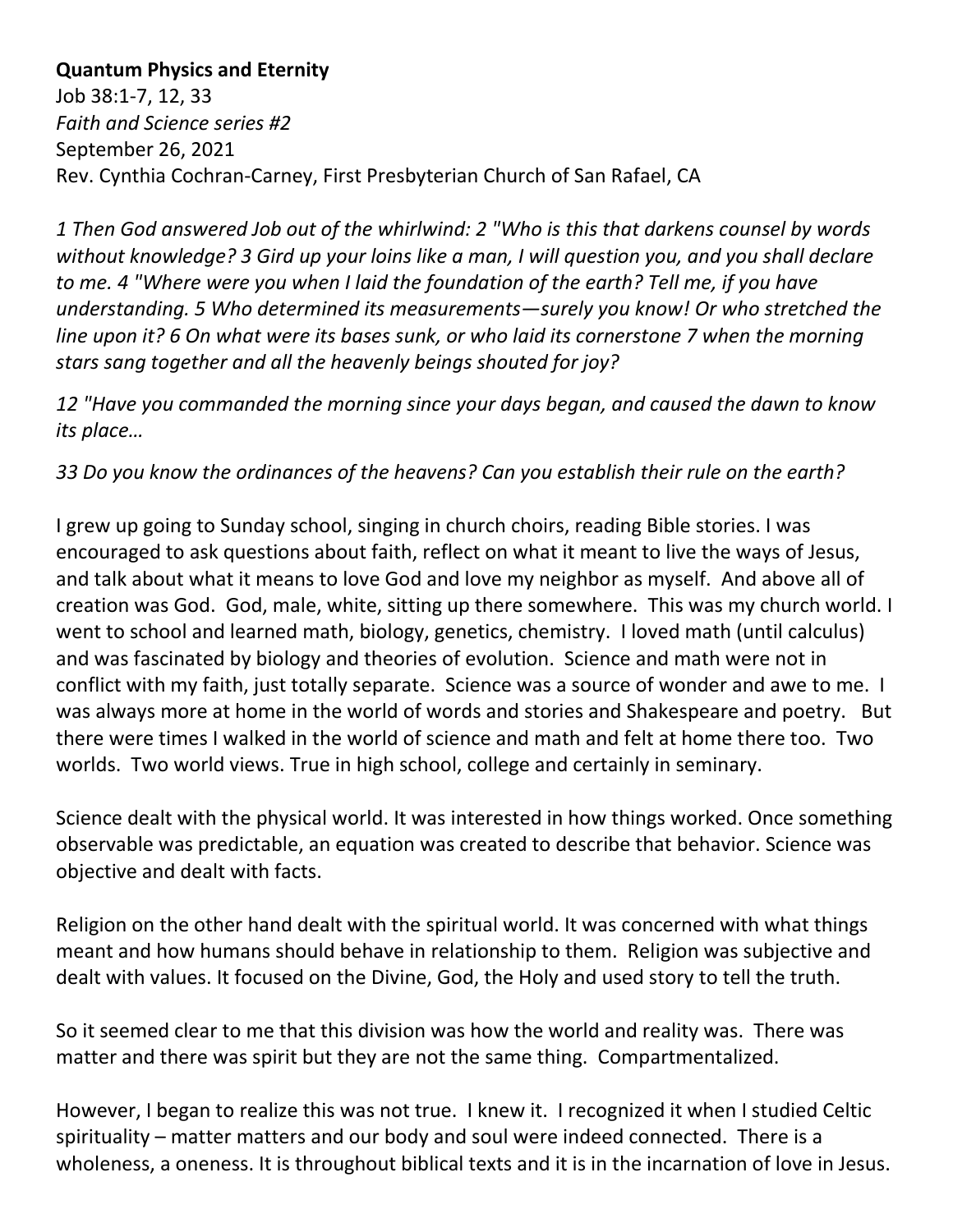And then, there it was, this week, I saw it again in a most unlikely place - writing a sermon on quantum physics which I know nothing about. And in reading an essay by one of my favorite preachers and writers Barbara Brown Taylor.

So let's back up a bit and I will share some of the journey I have been on.

The Bible gives us a worldview based on the physics of Aristotle. In it the earth sits at the center of the universe and presumably at the center of God's attention as well. For eons, everyone accepted that the earth was flat and the heavens were above. Finally came Copernicus, who changed our vision of the universe. Through his observation of the seasons and his reading of the classics, Copernicus believed that the sun, not the earth, belonged at the center of things. Religious leaders shouted, "No! Heresy!" Years later Italian astronomer Galileo believed Copernicus was right and continued his research in spite of the objections from religious leaders.

In the 17th century, Isaac Newton planted the seeds of a new worldview. Reducing his observations to four simple algebraic formulas, he revealed a solar system that worked like a machine. The machine, he said, was made of parts—some of them as small as an atom and others as huge as the sun—but they all obeyed the same four laws. Newtonian physics.

That is where we were last week in the cosmos. Planets, galaxies, the edge of the universe. Laws apply there and atoms. He gave God credit for the laws, but the laws themselves left very little for the Divine to do.

Human beings were so charmed by Newton's metaphor offered that we began to see ourselves as machines too and used atomistic principles. If each of us will do our parts, then the big machine should keep on humming. There is no mystery. This affected theology and the church. Theology became increasingly specialized and systematized. Our "God view" came to resemble our worldview. Orderly atoms.

However, there is another way to conceive of our life together. There is another way to conceive of life, but it requires a different worldview—not a clockwork universe in which individuals function as discrete springs and gears, but one that looks more like a luminous web, in which the whole is far more than the parts. In this view, there is no such thing as an individual apart from his or her relationships. Every interaction—between people and people, between people and things, between things and things—affects the whole. Life on earth cannot be reduced to four sure-fire rules. It is an ever-unfolding mystery that defies precise prediction. Meanwhile, in this universe, there is no such thing as "parts." The whole is the fundamental unity of reality.

If this sounds like the language of Eastern religion, it is not. It is the language of **quantum physics**, which is causing a revolution in the way we see our world. Quantum mechanics or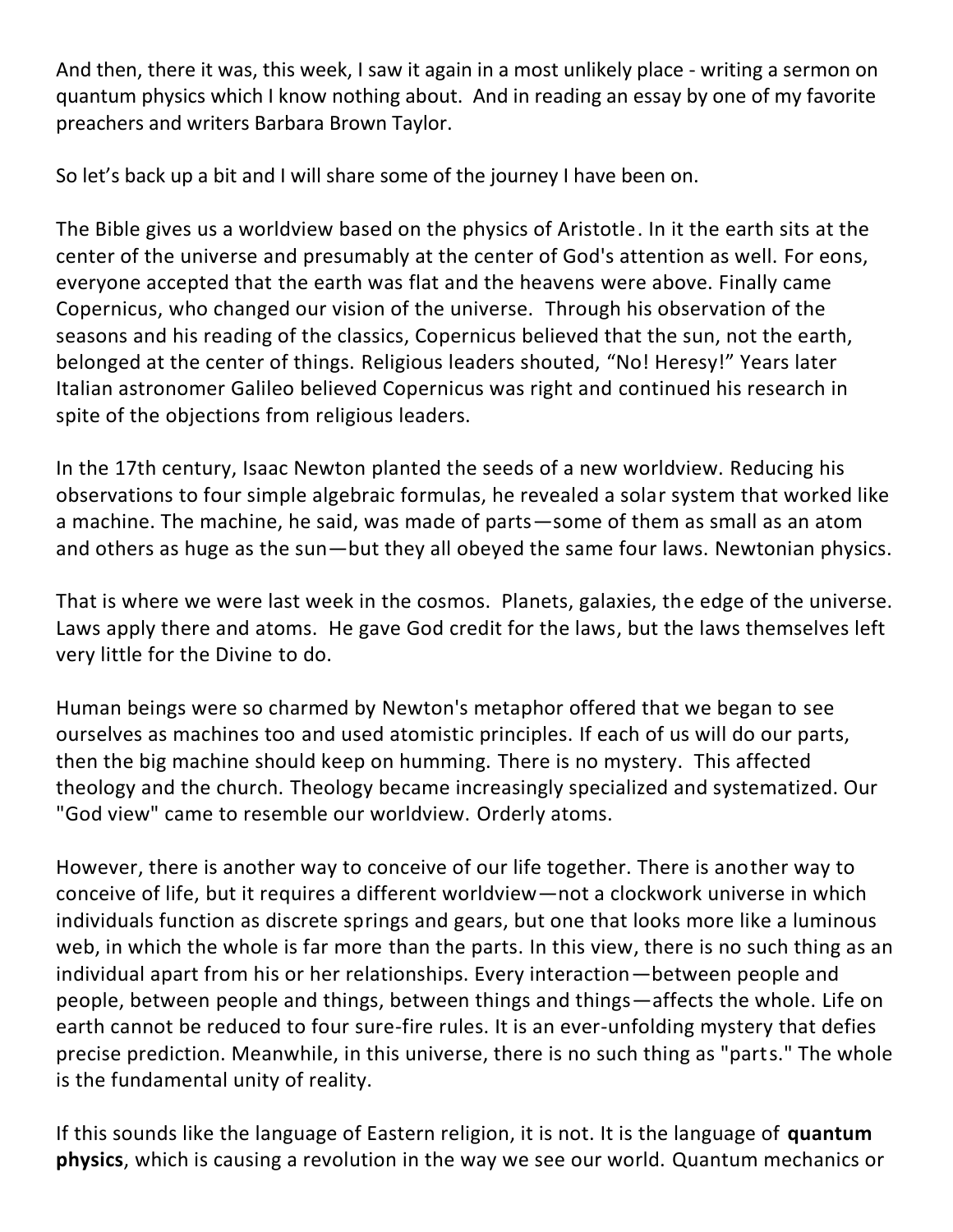quantum physics deals with the very small. It is the science dealing with the behavior of matter and light on the atomic and subatomic scale. It attempts to describe and account for the properties of molecules and atoms and their constituents—electrons, protons, neutrons, and other more esoteric particles such as quarks and gluons. These properties include the interactions of the particles with one another. Light can be both wave and particles. Time and space are not constants. This new science relies on probability and possibility rather than observation and experiments and interconnectedness not linear.

I had what I can only call a spiritual experience. By that, what I mean is all those fractured parts of myself—the math part, the verbal part, the physical part, the spiritual part—they all came together. I was rescued from my atomistic understanding of myself in ministry, in which I was the mechanic and the congregation the machine I was supposed to run. The new science gives me new models for my life in community, which matched up with biblical models. No longer a Newtonian world view.

Another way of saying it is that quantum physics spoke to my spirit. Here is something that grabbed me. One of the most iconic features of quantum mechanics is "entanglement" describing particles that are mysteriously linked regardless of how far away from each other they are. Interconnected reality. Einstein did not like quantum theory at all. His objection to it was there was too much chance in it, too little design.  According to quantum theory, a subatomic particle that decays into two particles becomes a set of "twins"—a single system with two parts, spinning in opposite directions. No one knows which one is spinning up and which one is spinning down until a measurement is made, but according to the laws of physics they must always balance each other.

So far so good. Now imagine those two particles flying apart—one of them heading around the dark side of the moon while the other lingers in the laboratory above of Einstein's hair. If Einstein could nab that one and reverse its spin, he theorized, then the other particle would have to reverse itself too—even if it was light years away. According to the laws of quantum physics, this is exactly what would happen. Some unimagined form of communication, faster than the speed of light, would allow each particle to "know" and respond to what the other was doing. Since this eerie idea violated his own theory of special relativity, Einstein concluded that quantum theory is wrong. He famously called it "spooky action at a distance."

However, subsequent experiments proved that there is indeed some kind of instantaneous, superluminal communication between quantum particles. Once they have interacted with each other, they have the power to influence each other, no matter how far apart they go. According to quantum physics, this relatedness goes beyond human beings to include the whole creation. Physical reality refuses to be compartmentalized. As hard as we may try to turn it into a machine, it insists on acting like a body, animated by some intelligence, that exceeds the speed of light.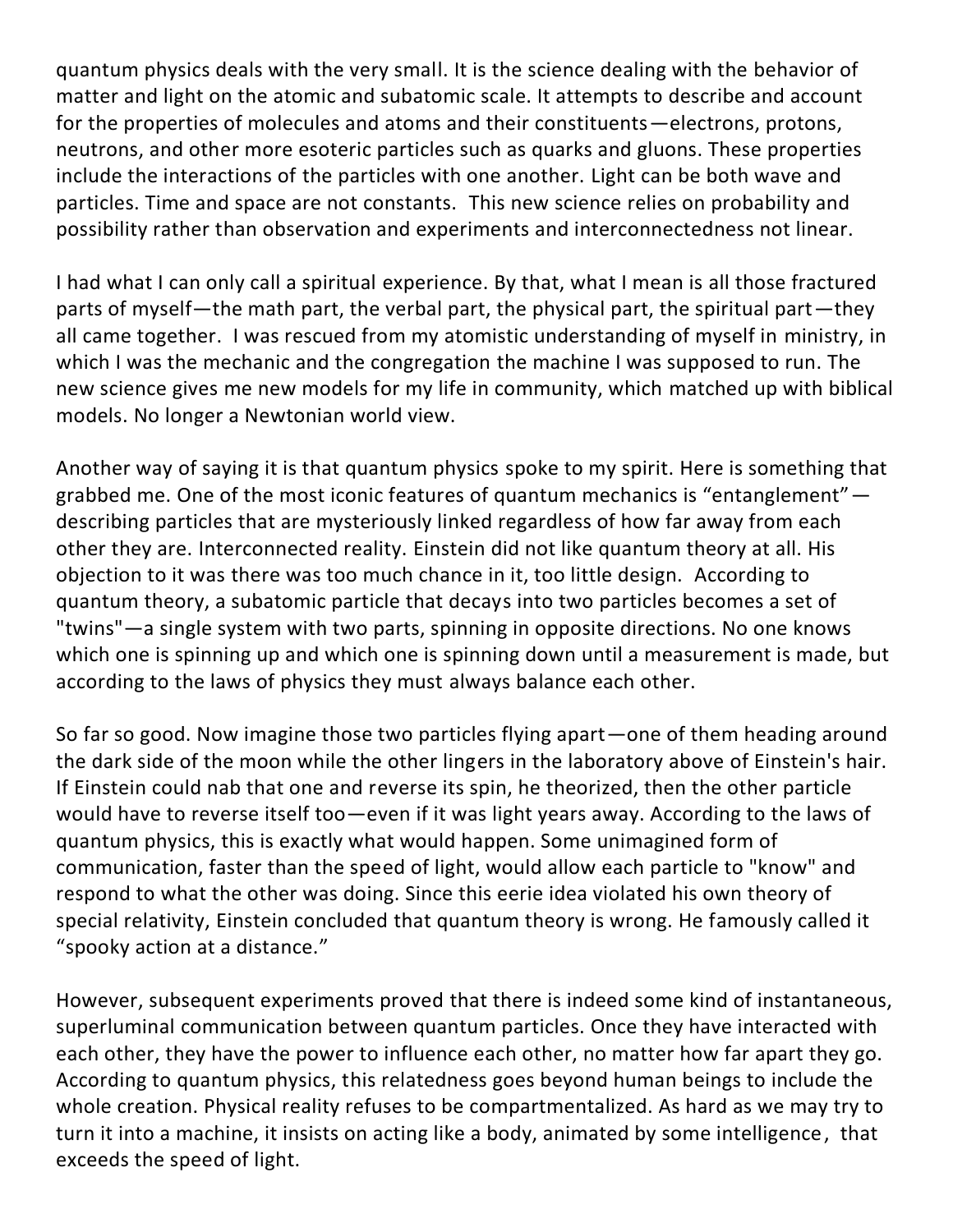Scientists think it has something to do with field theory—fields being invisible, nonmaterial structures that may turn out to be the basic substance of the universe. Imagine another kind of field that knits the whole cosmos together.

In light of all this, consider Paul's metaphor of the church as Christ's body. As different as we are and as many functions as we serve, we are far more than a collection of parts. There are also times when we clearly participate in some form of communication—or better yet, communion—that puts us in touch with a source much more capable than our own consciousness. This mysterious action at-a-distance is known as nonlocality.

Another topic in Quantum Physics is Heisenberg's uncertainty principle, which asserts that it is not possible to know both where a particle is and how fast it is moving. Let's use the analogy of the game of musical chairs. While the music plays, everyone is in motion around the ring of chairs. Since there is one less chair than there are children, when the music plays, anything is possible. You could end up on that chair, that chair, that chair or the ground. There is no telling how it will end until the music stops. When that happens, everyone runs shrieking for a chair. There may be a brief struggle over who got there first, but the probability wave has been collapsed. The measurement has been taken, leaving one person without a chair.

In quantum theory, there is no way to predict the outcome of this game. The same child will end up on a chair one time, and on the ground the next. One time she will be a particle and the next time she will be a wave. So which is she, really? Quantum theory answers: she is neither; she is both. Maybe this sounds more like Zen Buddhism than physics.

David Bohm, a prolific quantum physicist, says that the new science requires a radical change in how we conceive the world. It is no longer possible to see it as a collection of autonomous parts, existing separately while interacting. The deeper revelation is one of undivided wholeness, in which the observer is not separable from what is observed. Or, in Heisenberg's words, "The common division of the world into subject and object, inner world and outer world, body and soul is no longer adequate."

Is this physics or theology, science or religion? At the very least, it is poetry. As far back as the 13th century, poet Rumi wrote, "You think because you understand *one* you must also understand *two*, because one and one make two. But you must also understand *and*."

Poem and story of Job offers another truth. God is not only above all but is in all and asks questions that are not to be unanswered. Job wanted answers. Instead God seems to say - Ask deeper questions about the universe and ways the Creator was, is and will be at work.